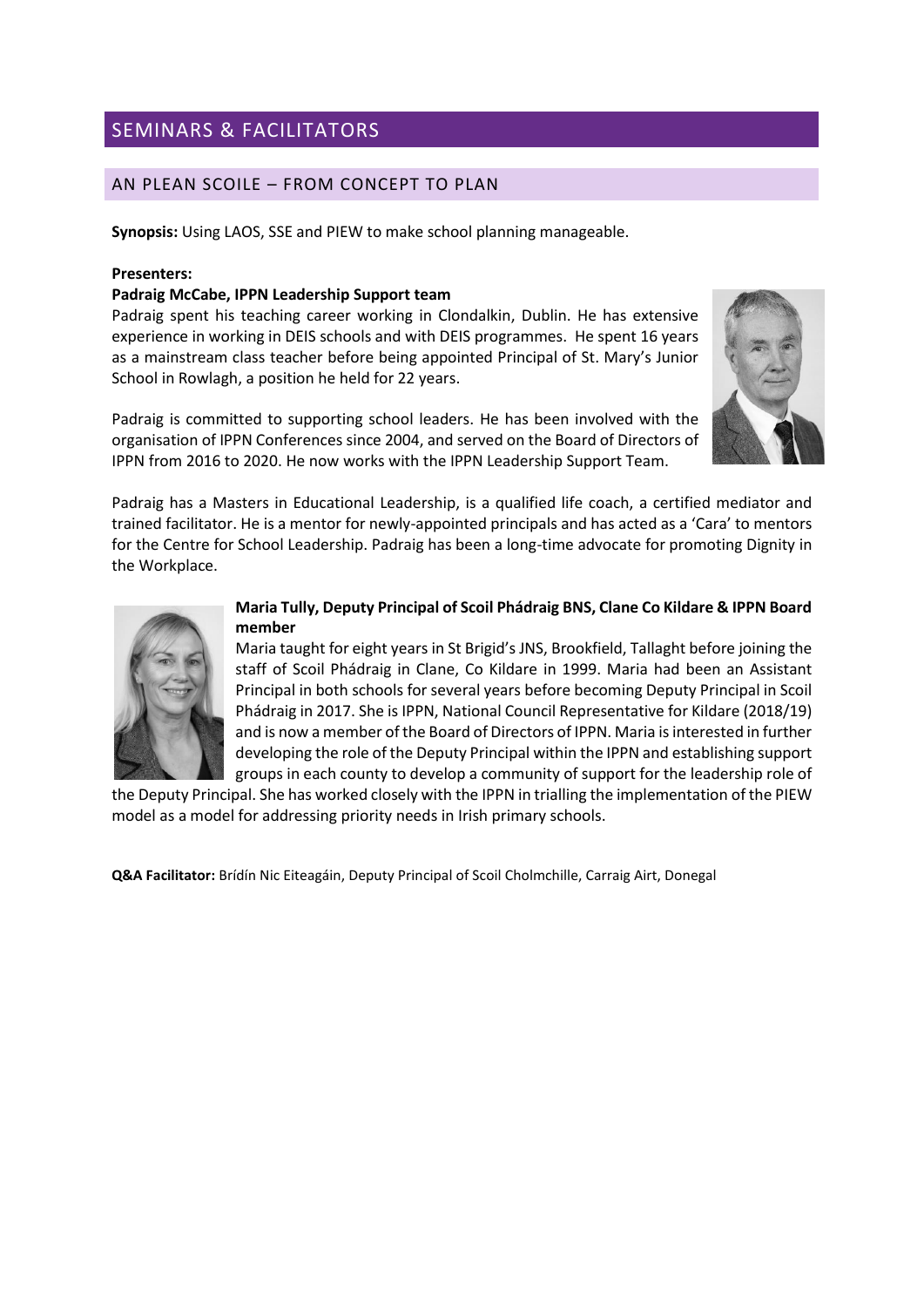## CO-LEADERSHIP – WHAT DEPUTY PRINCIPALS THINK

**Synopsis:** Why a collaborative working relationship between Principal and Deputy Principal is the only way forward.

### **Presenter: Anna Mai Rooney – Deputy Director Primary at the Centre for School Leadership**

Anna Mai is originally from Ballymahon in Co. Longford. After graduating from St. Patrick's College in Drumcondra in 1987, she taught in St. Patrick's Loreto Primary School in Bray. On moving to Monaghan in 1992, Anna Mai taught in St. Patrick's National School, Clara, in North Monaghan and in Scoil Mhuire, Gransha, Clones from 1994-2000. She became the Teaching Principal of Scoil Mhuire, Magherarney, Smithborough in 2000 where she remained until becoming Administrative Principal of St. Louis GNS in Monaghan town in 2008. Anna Mai was appointed as Deputy Director Primary of the Centre for School Leadership in 2015.



Dedicated to the value of continuous learning, Anna Mai completed a master's in educational management in 2009 with the University of Ulster and was a part-time facilitator with the Professional Development Service for Teachers (PDST) from 2005- 2015. She sits on the Irish Primary Principals' Network (IPPN) Board of Directors and is a member of the management committee of Partnership Schools, a joint initiative between IPPN and the National Parents' Council to promote whole communities working together to achieve better outcomes for children. Anna Mai is a member of the DCU Changemaker Schools Steering Committee and is an Ed D student with the University of Glasgow.

**Q&A Facilitator:** Sarah Fitzgerald, Deputy Principal of St Mary's NS, Cobh, Co. Cork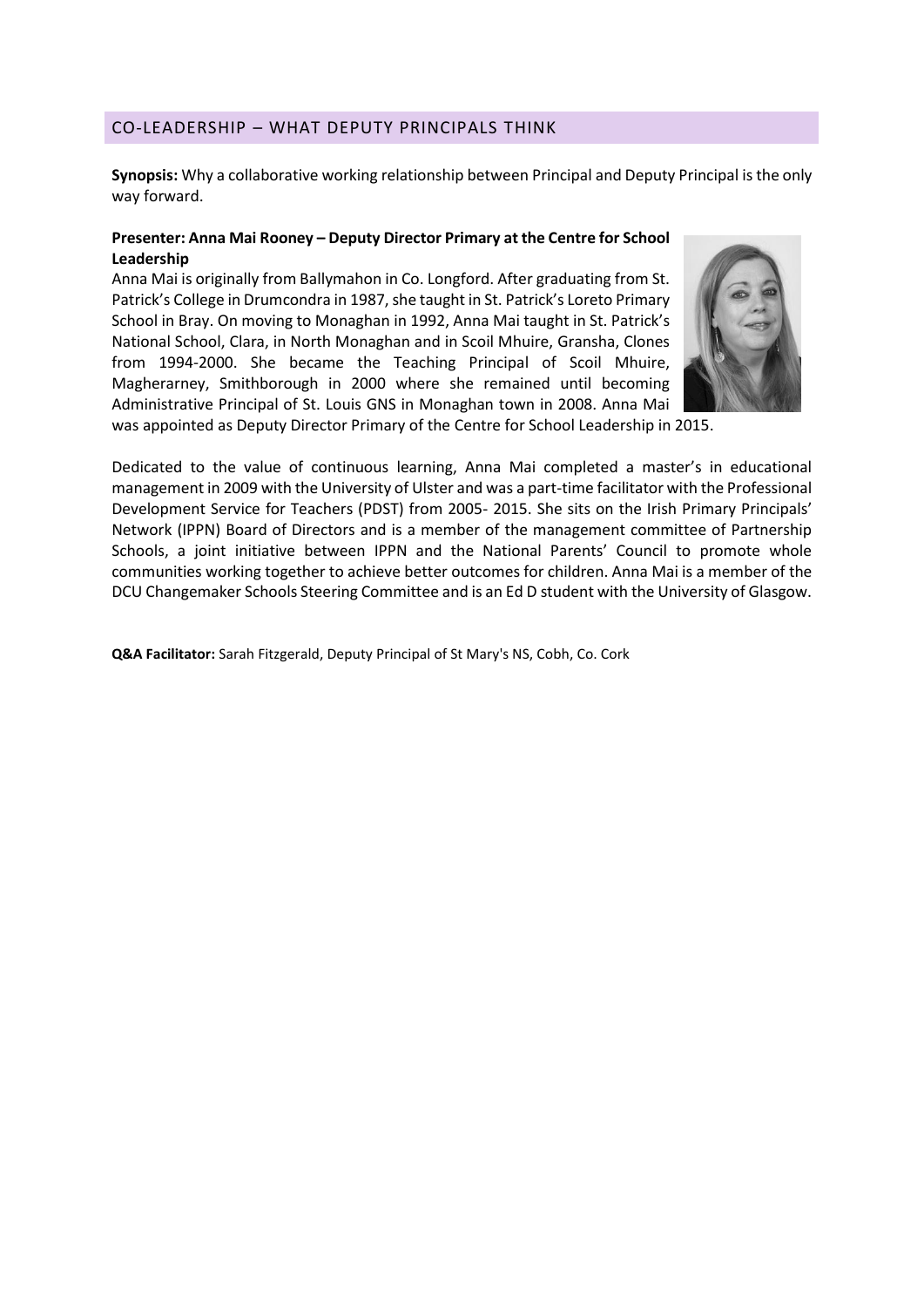# READY, SET, DIFFERENTIATE

**Synopsis:** This will be a hands-on and practical session. Mags and Andrea will explore how to plan for and organise effective differentiation to create an inclusive classroom experience for children. They will outline a range of useful teaching approaches and learning strategies, based on their shared years of teaching experience. Central to their approach will be the inclusion of the voices of key stakeholders, most especially children.



### **Presenters:** Mags Jordan and Andrea Roche

Mags and Andrea hope that at the end of their session, Deputy Principal colleagues will have had a chance to step out from their busy schedules to consider differentiation in a new or refreshed way and gain some practical ideas and approaches as they return to their own schools.

**Q&A Facilitator**: MJ Malone, Deputy Principal of Clarecastle NS, Clarecastle, Co. Clare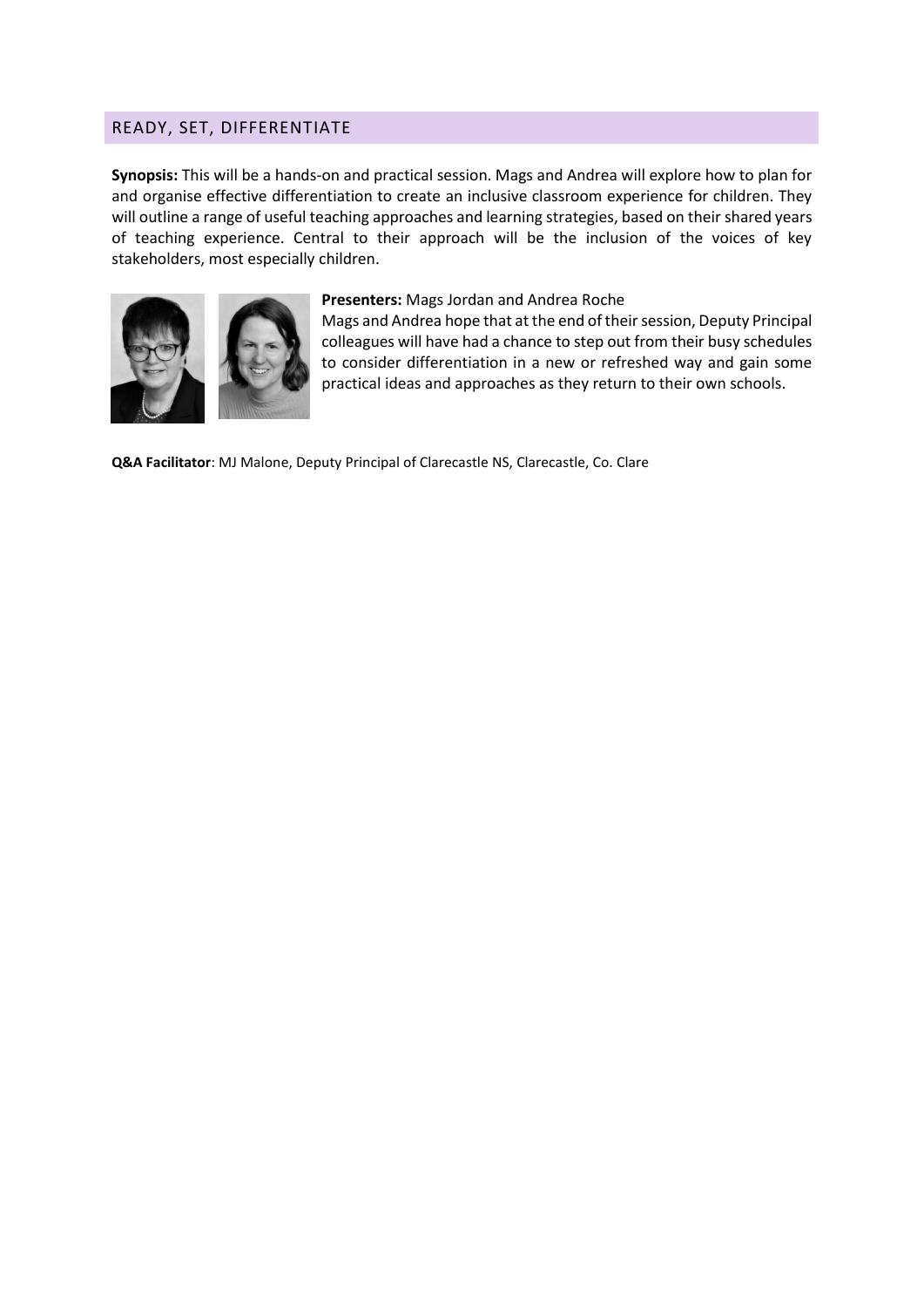# DIFFICULT CONVERSATIONS – GOING FOR THE WIN-WIN!

**Synopsis:** In this practical seminar, Mary Rafferty will outline her 8-point approach which stresses that the ultimate goal is to transform a difficult conversation into a learning conversation which ultimately benefits both parties. Attendees will be able to download a step-by-step guide to preparing for and engaging in a difficult conversation with a view to achieving a positive outcome for all concerned.

### **Presenter: Mary Rafferty – Consensus Mediation**

Mary Rafferty, B.Ed., M.Sc., Member of the International Coaching Federation, M.I.I. Advanced Member

Mary is an accredited Advanced Mediator, CINERGY® Certified Conflict Coach and Erickson Solution Focused qualified Coach. She has worked in private practice as a Coach, Mediator and Trainer. since 2006 in a wide range of organisations both private and public sector. Mary's work over the past 15 years has focused on supporting organisations in both public and private sectors to build high quality robust relationships in their teams and a culture of open and transparent communication.



With a background in education and social work she has had first-hand experience of the challenges of working and managing in public sector service-based organisations. Her school leader coaching and training experience includes working with principals and deputy principals at both primary and secondary level. Issues include dealing with difficult conversations, implementation of circular 003/18, change management, delegation, coaching and supporting staff, and performance management. Mary is a member of the Centre for School Leadership Coaching Panel for Principals of Primary and Post-Primary Schools.

Mary specialises in coaching for leaders and managers around building positive and resilient working relationships. She has designed a structured 8-step approach 'POISE NOW' to teach and coach leaders and managers to navigate 'difficult conversations' with greater clarity and confidence. Her eBook 'POISE NOW – Win-Win Conversations for Leaders and Managers' can be downloaded (free) [here](http://www.consensusmediation.ie/home/transform-difficult-conversations/) Mary is a former Director of the Mediators' Institute of Ireland and former Director of the MII Accreditation Policy Committee, of which she is still an active member.

Mary holds an Honours Degree in Education, a Master's Degree with Distinction in Social Science and has attended a wide variety of specialised trainings in the field of team coaching and conflict resolution.





**Q&A Facilitator:** Áine Fitzpatrick, Deputy Principal of Mary Mother of Hope SNS, Clonsilla, Dublin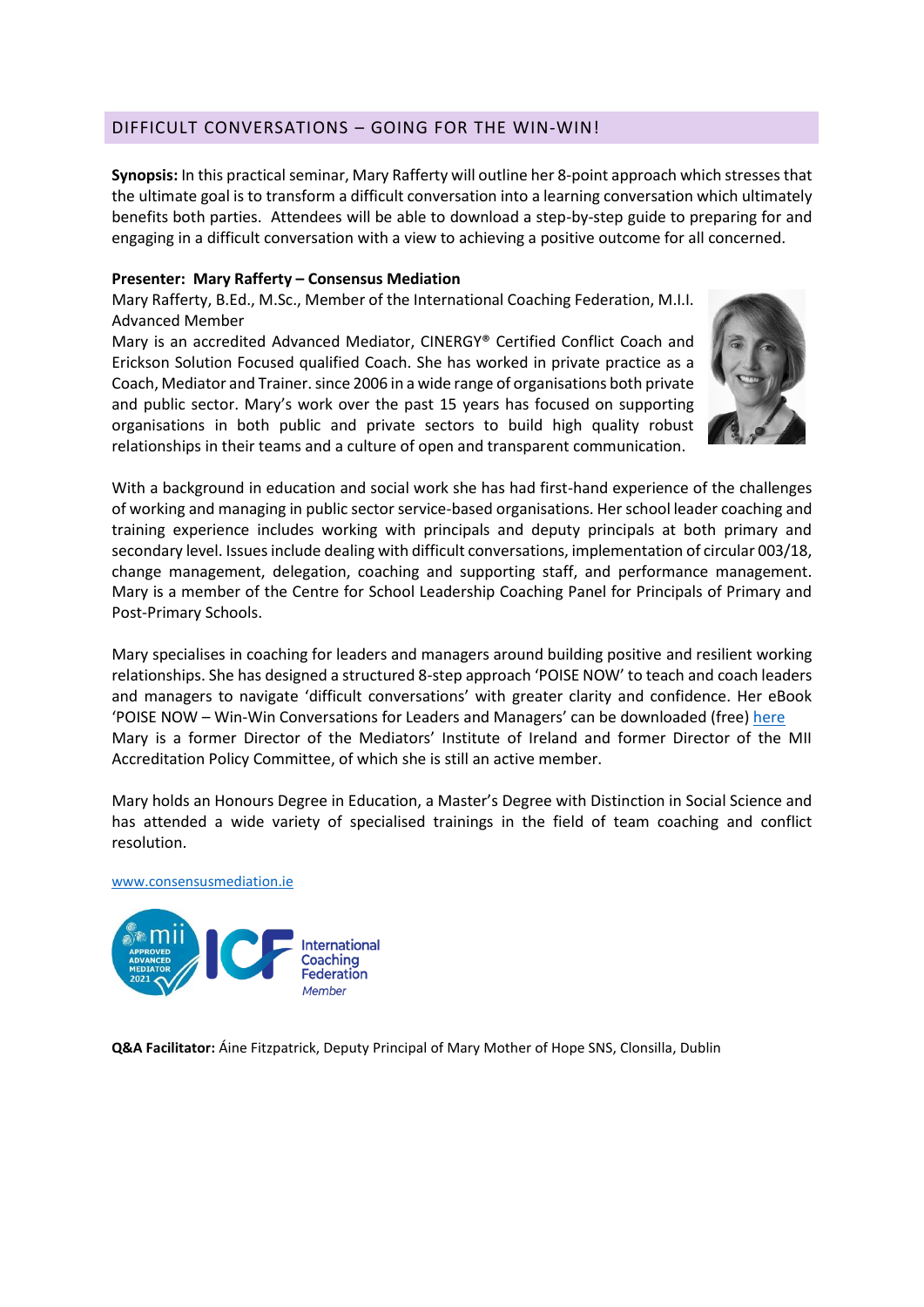# DIGNITY AND RESPECT IN THE SCHOOL AS A WORKPLACE

**Synopsis:** An essential Toolkit for creating a safe working environment for all and empowering a staff to develop a mechanism for dealing with difficult relationship issues as they arise.

#### **Presenters** :



#### **Donal Kerins**

Donal Kerins taught in Midleton CBS for 20 years and was Principal of Bunscoil Rinn an Chabhlaigh in Cobh, Co. Cork for a further 20 years. Donal has been trained as a Mentor with NIPT and has a passionate interest in the development of capacity in teaching staff as the prime means to improve the quality of teaching and learning in schools.

Donal now works with IPPN's Leadership Support Team on Group Mentoring and Resource Bundles, including the Live Resource Bundles during COVID-19. He is currently leading a team which is working on a series of Resource Bundles on

Dignity in the Workplace. He is currently chair of the Steering Committee of the IPPN / ESCI / DE and CSL Project to ensure a Local Support Group for every school leader in the country.

A former Commandant in the Reserve Defence Forces, Donal is an avid cyclist and walker and has completed the Tour de Munster and Camino trails.

#### **Ann Ryan**

Ann worked all of her career in areas of social disadvantage. She was a mainstream teacher for 17 years and spent three years as a teacher counsellor. She was Principal of St. Mark's JNS in Tallaght for 17 years.



Ann worked as a member of the IPPN Leadership Support team for 3 years and now does project work with the team.

She is passionately committed to a positive school experience for all. She

considers emotional literacy to be the bedrock on which to build the best possible teaching and learning outcomes. She believes relational trust and connectedness cannot be overstated in organisations.

Ann advocates Restorative Practices and believes that, coupled with a vibrant Dignity at Work policy, schools can become even greater places to work.

Ann is a qualified Life Coach and Mentor. She delivers workshops on getting started with your own Dignity At Work Charter and believes every school needs this policy.



### **Teresa Coughlan and Joanne Dillon**

Teresa is principal and Joanne is deputy principal of Scoil Chlíodhna, a Community NS in Carrigtwohill Co Cork. They are currently looking at how they might go about implementing Dignity and Respect in the Workplace their own school.